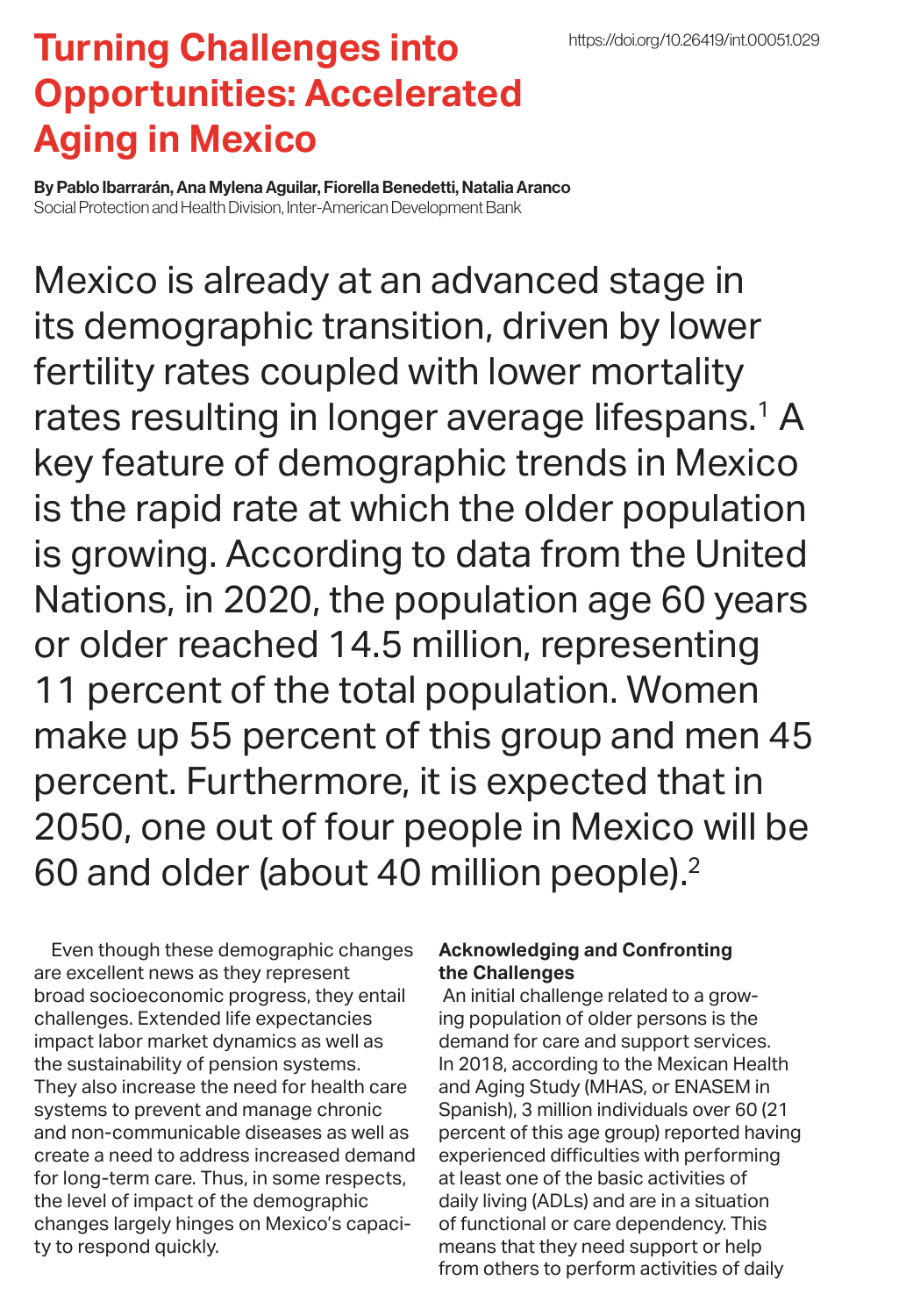



living. Furthermore, functional dependency increases with age: the proportion of older people with difficulties in at least one activity of daily living jumps from 13 percent for those age 60-69 to 47 percent among those who are 80-plus.

The number of older people reporting difficulties with performing activities of daily living has significantly increased since 2001, when it totaled only 930,000 (12.8 percent of the 60-plus population). This increase of more than 2 million older persons with care dependency by 2018 is attributable both to the increase in the number of people over 60 (45 percent) and to the increase in the dependency rate for each age bracket (55 percent). For example, among persons aged 70 to 79, dependency increased from 13 percent to 23 percent between 2001 and 2018. This increase is expected to continue in the coming years: by 2026, it is projected that 19 percent of older people in Mexico will be in a situation of mild dependency and 9 percent severe dependency.3

A second challenge of accelerated aging is associated with gender, particularly

regarding the provision of caregiving services for older persons with functional dependency. Similar to other countries, in Mexico women are the main contributors to the care economy. Taking a broad perspective, according to 2019 data from the National Satellite Accounts Exercise performed by the National Statistical Institute (INEGI, 2020), women contribute 75 percent of the total value of unpaid household work and 74 percent of the value of caregiving work within the family. The fact that women are overloaded with care tasks has consequences in the labor market: Mexican women between 50 and 64 years of age, who face a new need of caregiving due to the development of care dependency by a parent are less likely to work. Their probability of employment drops by 7 percent. Those who manage to stay employed, meanwhile, work 7 percent fewer hours.<sup>4</sup> Notably, the same analysis shows that there are no impacts for men who face a similar situation.

The gender dimension is further compounded by the fact that women on average live longer than men: women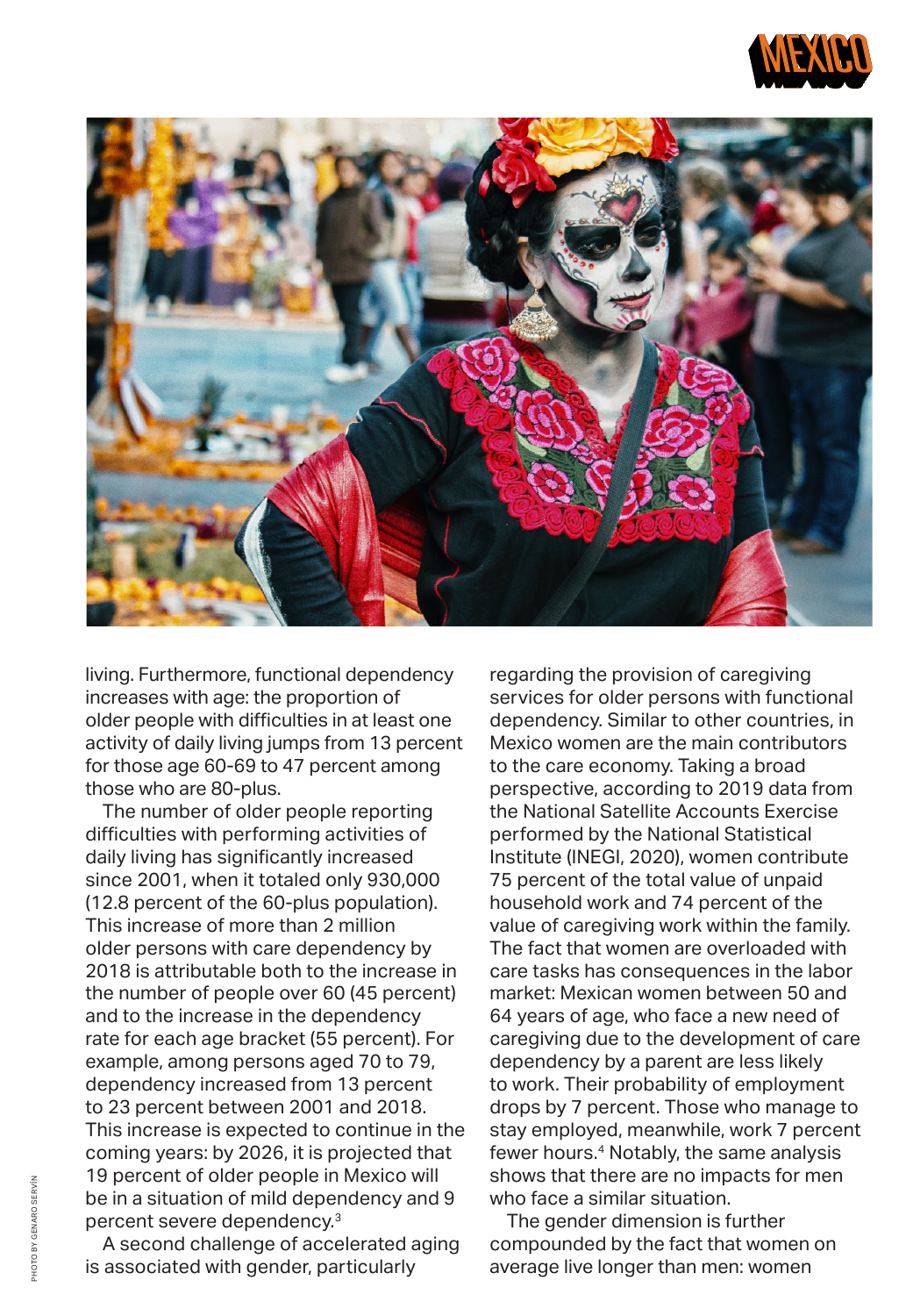Women further experience higher rates of care dependency in certain age groups; for example, the dependency rate within the 80-plus population is 53 percent for women and 41 percent for men (MHAS, 2018). In short, women are the main providers of unpaid care and the main recipients of these services. All these facts underscore the need to develop a comprehensive system of care and to rebalance the weight of care within families.

represent 51 percent of the general population but 55 percent of the 70-79 age group and 58 percent of the 80-plus age group. Women further experience higher rates of care dependency in certain age groups; for example, the dependency rate within the 80-plus population is 53 percent for women and 41 percent for men (MHAS, 2018). In short, women are the main providers of unpaid care and the main recipients of these services. All these facts underscore the need to develop a comprehensive system of care and to rebalance the weight of care within families.

Another challenge is that older persons in Mexico show a high prevalence of chronic and non-communicable diseases, which are associated with higher functional dependency, decreased quality of life, and additional stress on the health system. Three-fifths of people ages 60-69 who were interviewed in the 2018 ENASEM reported having been diagnosed with at least one chronic disease. That prevalence increases with age. It jumps to 67 percent among those who are 70 and older, and for all age groups the percentage of diagnosis among women is higher. The main chronic

conditions facing people ages 60-69 are hypertension (42 percent), diabetes (26 percent), and arthritis (12 percent). These values are likely underestimated since diseases such as diabetes and hypertension are often not diagnosed. The International Diabetes Federation estimates that half of those who suffer from diabetes in low- and middle-income countries do not know they have the disease.<sup>5</sup> Finally, according to the Global Burden of Disease Study in Mexico, among people ages 70 and up, cardiovascular diseases account for the largest share of the total percentage of deaths (31 percent), followed by diabetes and other endocrine diseases (20 percent).<sup>6</sup> Not only aging but other factors influence the appearance of chronic diseases: a more sedentary lifestyle, tobacco use, unhealthy diets, and alcohol consumption. Healthy aging requires effective and multi-sector public health approaches for identifying risk factors and mitigating long-term effects.

## **Opportunity and Investment**

Yet, as we know, the world's aging population presents a tremendous opportunity. For example, when older people, who